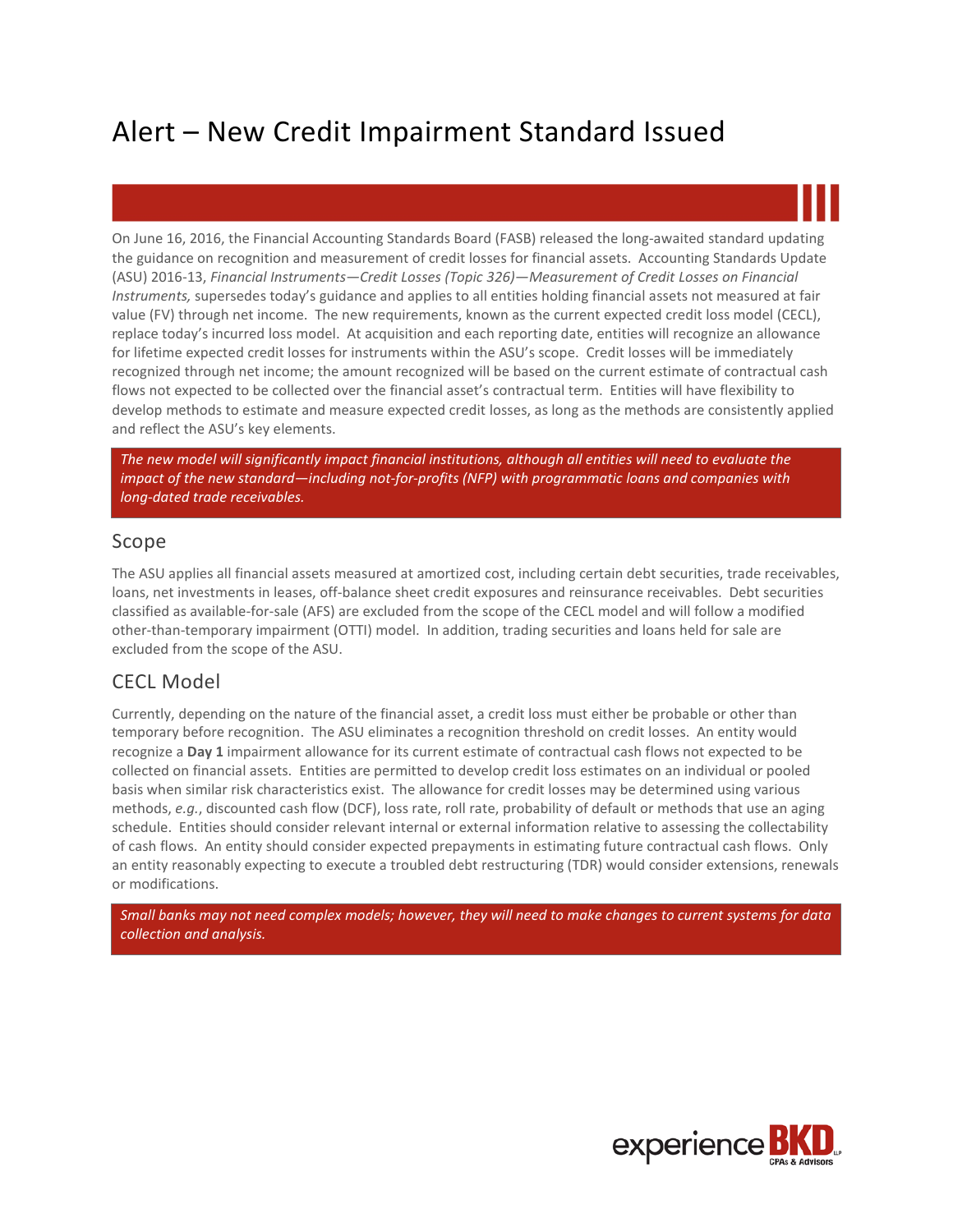#### 

## Range of Information

FASB has broadened the information an entity will be required to consider in developing its credit loss estimate. Under current GAAP, an entity generally considers past events and current conditions in measuring credit losses. The ASU requires the loss estimate to include relevant information about past events, current conditions **and**  reasonable, supportable forecasts. To estimate expected credit losses, an entity need only consider relevant qualitative and quantitative factors reasonably available without undue cost and effort, which may be based on internal or external information. An entity may find that using its internal information is sufficient in determining collectibility. For periods beyond which an entity is able to make a reasonable forecast, entities would revert to unadjusted historical credit loss experience.

# Modified OTTI

For AFS debt securities, an allowance approach would be used, permitting an entity to recognize reversals of credit losses. Entities no longer will be required to consider the length of time the FV of the AFS debt security has been less than its amortized cost basis when estimating whether a credit loss exists. Entities no longer will be required to consider historical and implied volatility or recoveries or declines in FV for AFS debt securities after the balance sheet date when determining whether a credit loss exists.

## Purchased Credit-Impaired Financial Assets

The ASU modifies the definition of what were previously known as purchased credit-impaired (PCI) assets. FASB defines purchased financial assets with credit deterioration (PCD) as an acquired financial asset or acquired groups of financial assets with similar risk characteristics that have experienced a more-than-insignificant deterioration in credit quality since origination, based on the buyer's assessment. PCD assets would follow the same approach as originated assets for purposes of credit impairment; upon acquisition and at each reporting date, an entity would recognize a credit impairment allowance for its current estimate of the contractual cash flows not expected to be collected. At acquisition, both the financial asset and allowance for credit losses would be recorded gross, and the allowance for credit losses would be added to the purchase price to determine the initial amortized cost basis. The result is no accretion into interest income of the credit-related discount. The difference between the amortized cost basis and par amount of the debt will be recognized as a noncredit discount or premium and accreted into interest income over the remaining life of the asset. Subsequent changes in expected cash flows would be recorded as gains and losses through the credit loss provision. Recognition of interest income would be accounted for under existing guidance in *Receivables* (Topic 310). The following example is from FASB.

#### *Example: Recognition of Purchased Financial Asset with Credit Deterioration*

*Assume that Bank ABC pays \$750,000 for a bond with a par amount of \$1 million. The bond is measured at amortized cost basis. At purchase, the allowance for credit loss on the unpaid principal balance is estimated at \$175,000. At acquisition, the balance sheet would reflect an amortized cost basis for the financial asset of \$925,000—the amount paid plus the allowance for credit loss—and an associated allowance for credit losses of \$175,000. The difference between par of \$1 million and the amortized cost of \$925,000 is a noncredit-related discount. The acquisition-date journal entry is as follows:*

| Loan-par amount:             | \$1,000,000 |
|------------------------------|-------------|
| Loan-noncredit discount:     | \$75,000    |
| Allowance for credit losses: | \$175,000   |
| Cash:                        | \$750,000   |

*The \$75,000 noncredit discount would be accreted into interest income over the bond's life, consistent with other Topics. The \$175,000 credit loss allowance should be updated in subsequent periods for any changes in expected cash flows, with changes in the allowance for credit losses on the unpaid principal balance immediately reported in the statement of financial performance as a credit loss expense.*

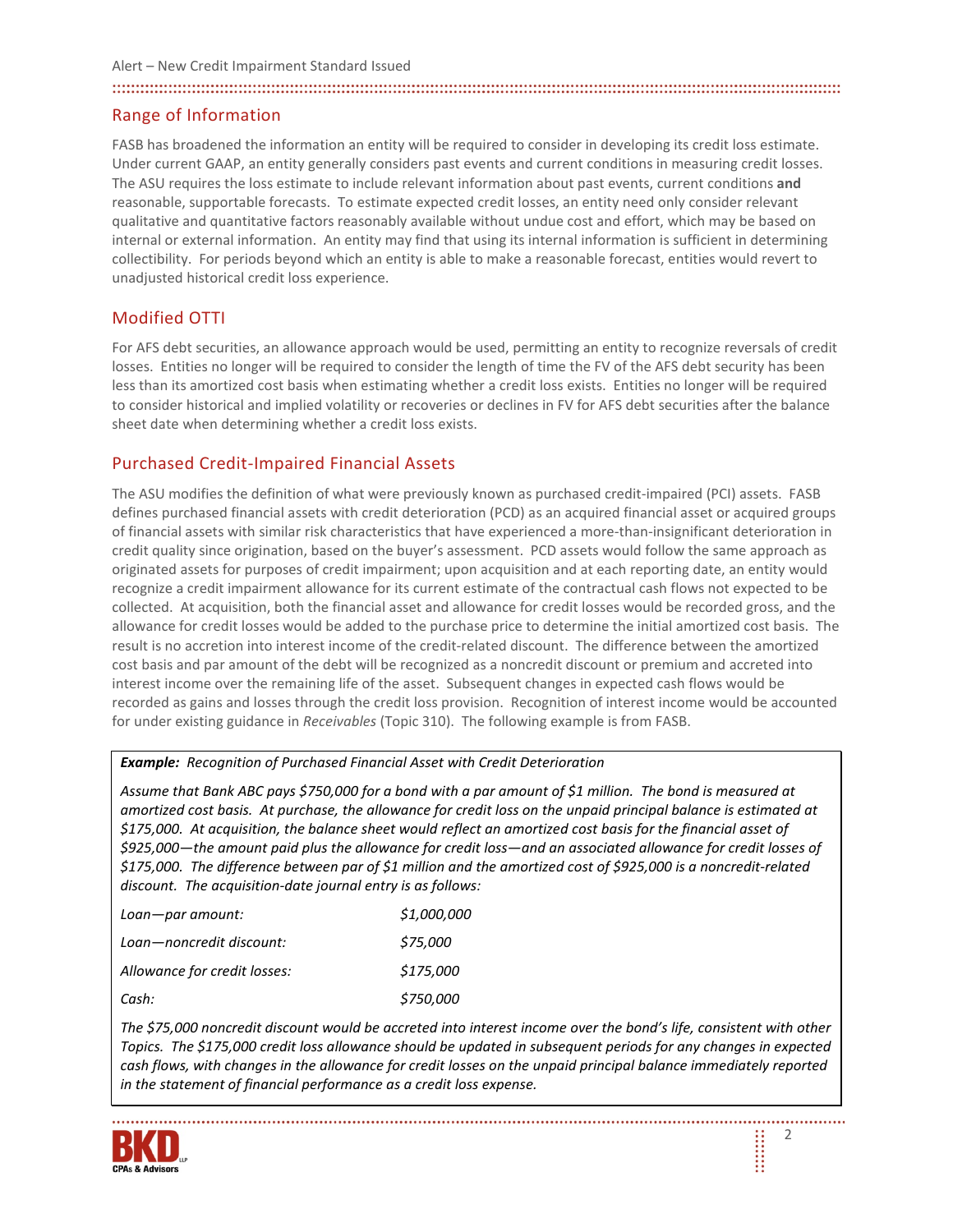#### Alert – New Credit Impairment Standard Issued

#### 

## TDRs

The ASU does not change the definition or derecognition guidelines for TDRs, but rather changes the impairment recognized on restructuring. Credit losses for TDRs now will be measured using the CECL model. The ASU eliminates the current GAAP requirement to use a DCF technique. Credit losses, including concessions given to a borrower under a TDR, will be recognized through an allowance account.

*The discount embedded in the purchase price attributable to expected credit losses would not be recognized as interest income, as is the current practice.*

### New Disclosures

The ASU carries forward certain disclosure requirements of ASU No. 2010-20, *Receivables (Topic 310): Disclosures About the Credit Quality of Financing Receivables and the Allowance for Credit Losses*, such as quantitative and qualitative information about credit risk, credit losses and credit quality, including the amount of recorded investment by credit quality indicator. The ASU requires a rollforward of the allowance for expected credit losses as well as comprehensive disclosures including, but not limited to, the allowance for expected credit losses, pastdue and nonaccrual status, PCI financial assets and collateralized financial assets.

# Effective Date

FASB created a new subgroup of public business entities for the purpose of providing a delayed effective date for the credit impairment standard. This subgroup of smaller public business entities, which do not meet the definition of a Securities and Exchange Commission (SEC) filer, would have an additional year to adopt the standard for both annual and interim periods; this group would include many community banks. All other entities would have a one-year deferral for annual financial statements and two years for interim financial statements.

The new guidance will be effective for public business entities that are SEC filers for fiscal years beginning after December 15, 2019, including interim periods, *i.e.*, 2020 for calendar year-end companies. The effective date for smaller public business entities, which do not meet definition of an SEC filer, would be fiscal years beginning after December 15, 2020, including interim periods. For all other entities, including NFP entities and employee benefit plans, the new guidance would be effective for fiscal years beginning after December 15, 2020, and for interim financial statements for fiscal years beginning after December 15, 2020. Early application is permitted for fiscal years beginning after December 15, 2018, including interim periods.

# **Transition**

Transition would be on a modified retrospective transition basis. An entity will apply the guidance to all outstanding financial assets as of the beginning of the first reporting period the guidance is effective. Entities will reflect the cumulative effect of the change related to periods before the ASU's effective date in the carrying amount of assets as of the effective date, with an offsetting adjustment to the opening balance of retained earnings. Financial statements for each individual prior period presented would not be adjusted.

## OTTI Debt Securities

For debt securities with a previous charge due to OTTI, transition would be on a **prospective basis** as of the effective date. The amortized cost basis of the debt security would be unchanged on the adoption date. Amounts previously recognized in accumulated other comprehensive income as of the adoption date that relate to improvements in cash flows would continue to be accreted to interest income over the remaining life of the debt security on a level-yield basis. The effective interest rate on a security will remain unchanged as a result of the adoption. After adoption, recoveries of amounts previously written off due to improvements in cash flows would be recorded as a reduction in allowance for credit losses in the period received.